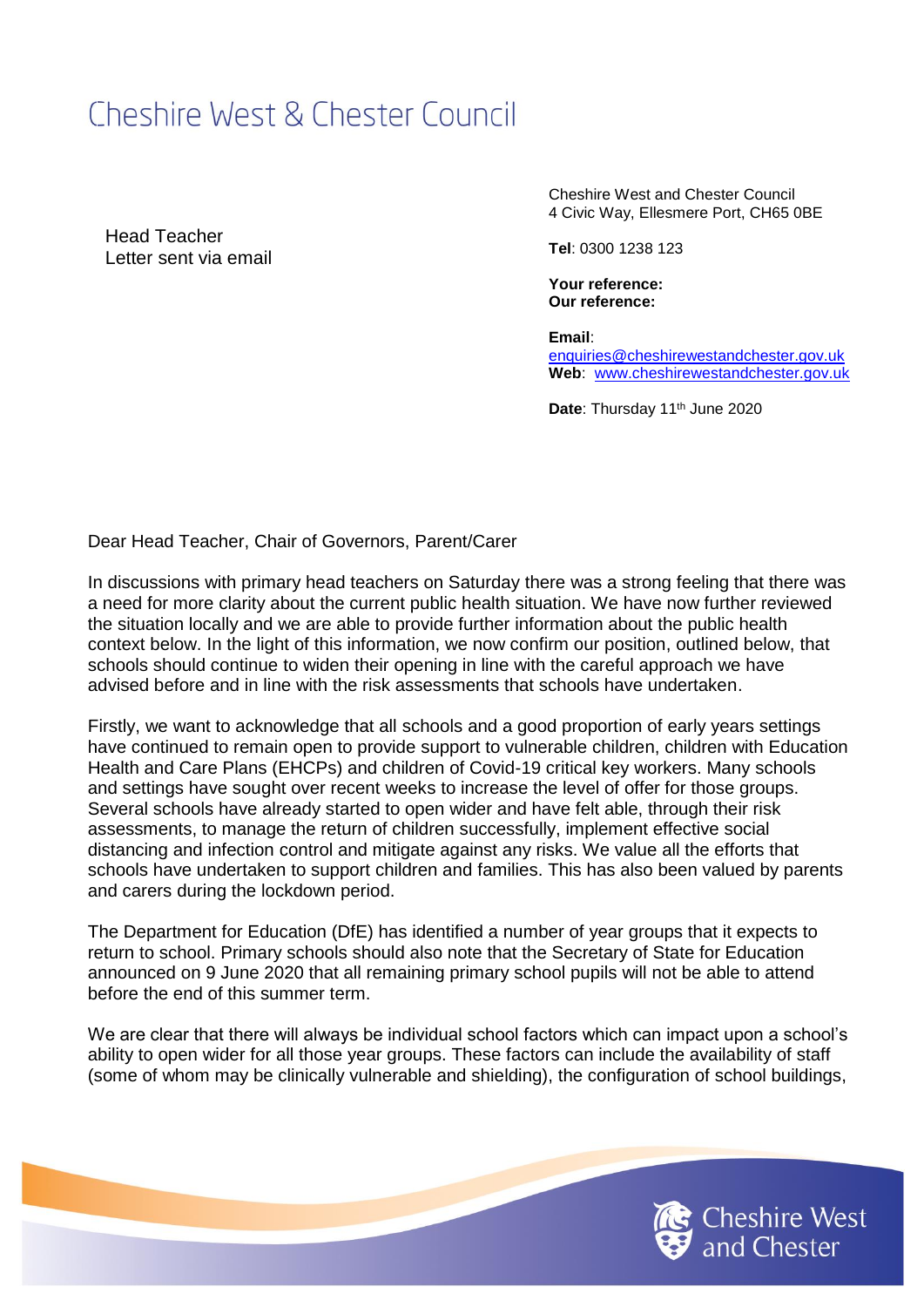transport, the response of parents, etc. These very local factors mean that it is right that individual schools should make their own decisions in the light of all the information available to them through their risk assessments. Some head teachers have suggested that we should tell them what to do. These very local factors mean that this is not appropriate. We also believe it's important to back the judgement and responsibility of headteachers, rather than set a one-sizefor-all rule which ignores your local context.

We have provided schools and settings with a wide range of tools which enable them to carry out their own risk assessments. There has been regular updates and guidance to schools. Officers are available for head teachers to contact. We have, therefore, supported head teachers in their decisions whether to delay a little further for some or all year groups, or whether to already open more widely as some schools have done successfully. We have always adopted a co-leadership approach across the Local Authority, working in partnership with schools, respecting the autonomy of schools, sharing challenges openly and honestly, working together on priorities and co-producing solutions. Having said that, we have always sought to establish high expectations and to champion the needs of children and families, not least the most disadvantaged. In that context we expect that schools, through their risk assessments, will want to be as ambitious as they can be in seeking to open more widely.

We recognise that the wider local and sub-regional picture has caused some head teachers to be uncertain about the timing of their wider opening. A joint assessment by the Cheshire and Merseyside Directors of Public Health has now been issued, and this is attached. It is their view that where head teachers have rightly paused to consider if they should expand the number of children coming back to their school, the Directors of Public Health would support their decision to now progress plans for a phased return of children if they deem it safe to do so, noting the points in the joint letter. We are also aware of the updates and guidance that head teachers (primary mostly) have had from Dr Matt Butler and his advice on the public health knowledge that can inform the decisions that the Local Authority and schools make about wider re-opening. This has been facilitated through the National Association of Head Teachers (NAHT) Coronacast meetings.

Both assessments reinforce that the 'R' value is just one factor that needs to be taken into account when assessing the easing or tightening of lockdown measures. There are several regional 'R' values that are calculated and reported. Other considerations include:

- As a group, children and young people aged under 20 make up 24% of the England population. Confirmed cases of Covid-19 in children and young people aged under 20 account for 1.7% of all confirmed cases in England and that trend is replicated in Cheshire West and Chester.
- The number of schools that have needed to close temporarily due to potential Covid-19 related issues has been low. There have been 25 instances of schools having to temporarily close since 16<sup>th</sup> March and most have been closed for just a few days. In a number of those instances, they were suspected or potential cases rather than confirmed cases. The number of members of staff in schools that have become confirmed Covid-19 cases has been low.
- The number of cases and deaths at a local level must be factored into decision-making, which must also be balanced against the wider impact of lockdown on certain sections of the population. As of Tuesday 9th June, there had been a total of 1,180 laboratory confirmed cases of Covid-19 reported to us in Cheshire West and Chester. We have continued to promote the greater uptake to local testing which is vital to helping safely manage and find any further outbreaks.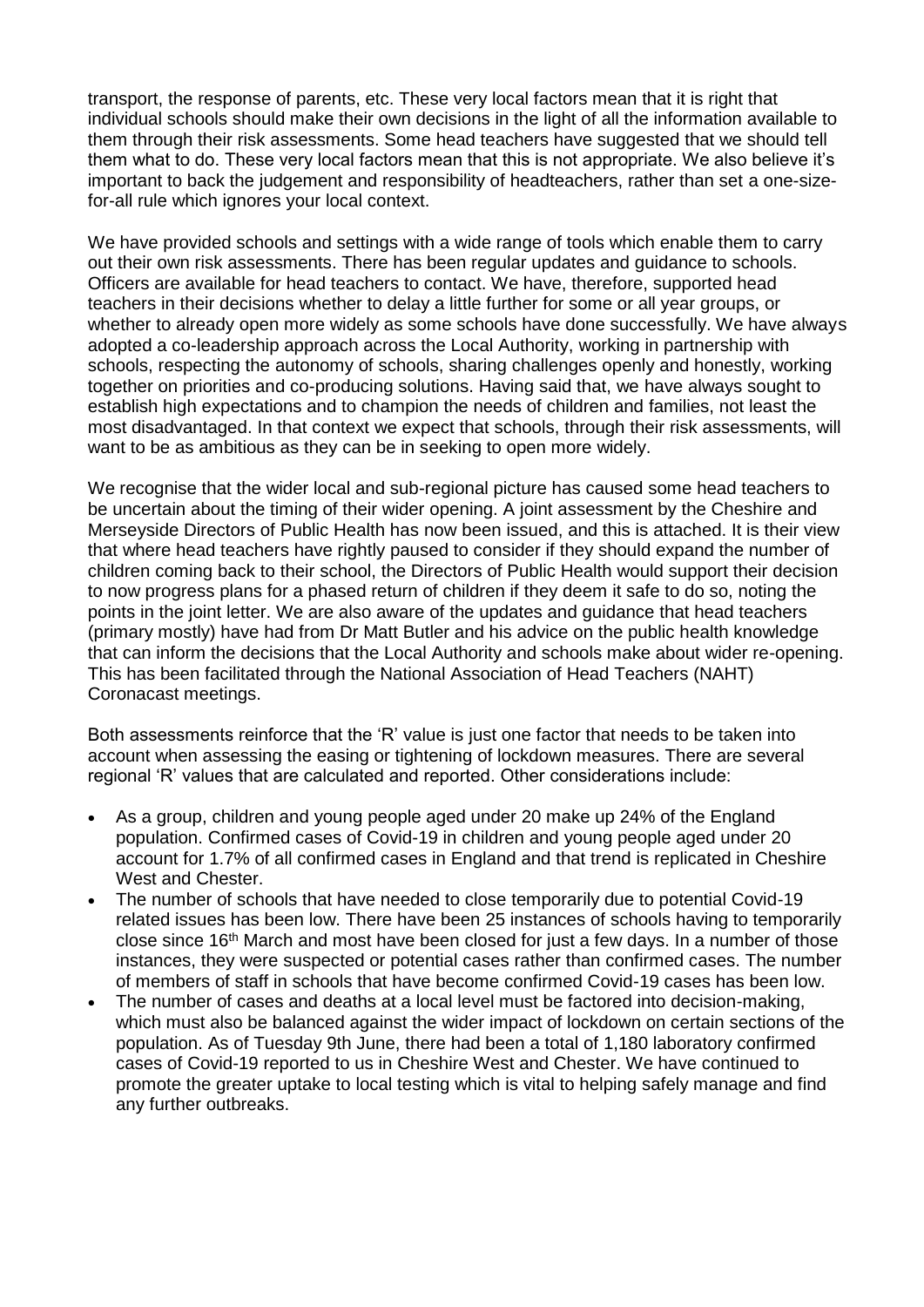- In context to this, the daily number of these confirmed cases has continued to fall. During April, the number of new daily cases was regularly above 30. In addition to there now being much greater access to testing, the numbers in early June are now below 10 per day.
- Very sadly by the end of May, there had been 335 deaths in Cheshire West and Chester as a result of Covid-19. Reaching a peak in the second week of April, Covid-19 associated deaths have continued to decrease, with the weekly numbers having declined in all Cheshire boroughs.
- The New NHS Test and Trace has been introduced and it requires further development before we can be assured that an adequate system is yet in place. Cheshire West and Chester Council is one of 11 Beacon Councils that has been invited to be part of a project to implement a more enhanced local solution. We are working at a national level to continually shape this service, developing local outbreak management plans, improving access to testing and local data to continually improve this offer for Cheshire. We will work with some head teachers to help ensure that this also enhances the support to schools. We work very closely with local Public Health England teams with Test and Trace and you have all received the PHE North West Covid-19 Resource Pack to support you with this. The Education and Public Health Services are fully committed to work locally with all schools and provide rapid support and high-quality infection prevention and control advice in addition to that provided by Public Health England teams.

In the light of all the above information and the data available to us today, we now confirm our position that schools should continue to widen their opening. We also confirm that, in reviewing their risk assessments, schools should also seek to open more widely as much as they can as follows, whilst ensuring the safety, health, well-being and education provision for their children. Every school must have completed a risk assessment and all schools are expected to keep their risk assessments up-to-date, reviewing them on at least a weekly basis.

### *For Primary Schools*

Primary schools should continue to encourage vulnerable children and children with an EHCP to attend alongside offering provision for children of key workers where this is required – as they have done over the last several weeks. We are aware that some schools have already chosen to open more widely last week and this week. We are also aware that some schools have indicated that they will start their wider opening from week beginning 15 June. We consider that all primary schools should seek to welcome back Reception, Y1 and Y6 children by 22 June (and possibly for some children in some years groups from next week if schools feel able to). The ability to do this will vary between schools due to the constraints outlined above.

We would also ask primary schools to consider how they can offer some time in school to enable Y6 pupils to celebrate their achievements, to plan for transition to secondary school and to say goodbye.

## *For Secondary Schools*

Secondary schools should continue to encourage vulnerable children and children with an EHCP to attend alongside offering provision for children of key workers where this is required – as they have done over the last several weeks. We are also aware that some schools have indicated that they will welcome back Y10 and Y12 children from week beginning 15 June. We consider that all secondary schools should seek to welcome back Y10 and Y12 children by 22 June if not earlier for some "face to face" contact with a maximum of 25 per cent from the year group at any one time.